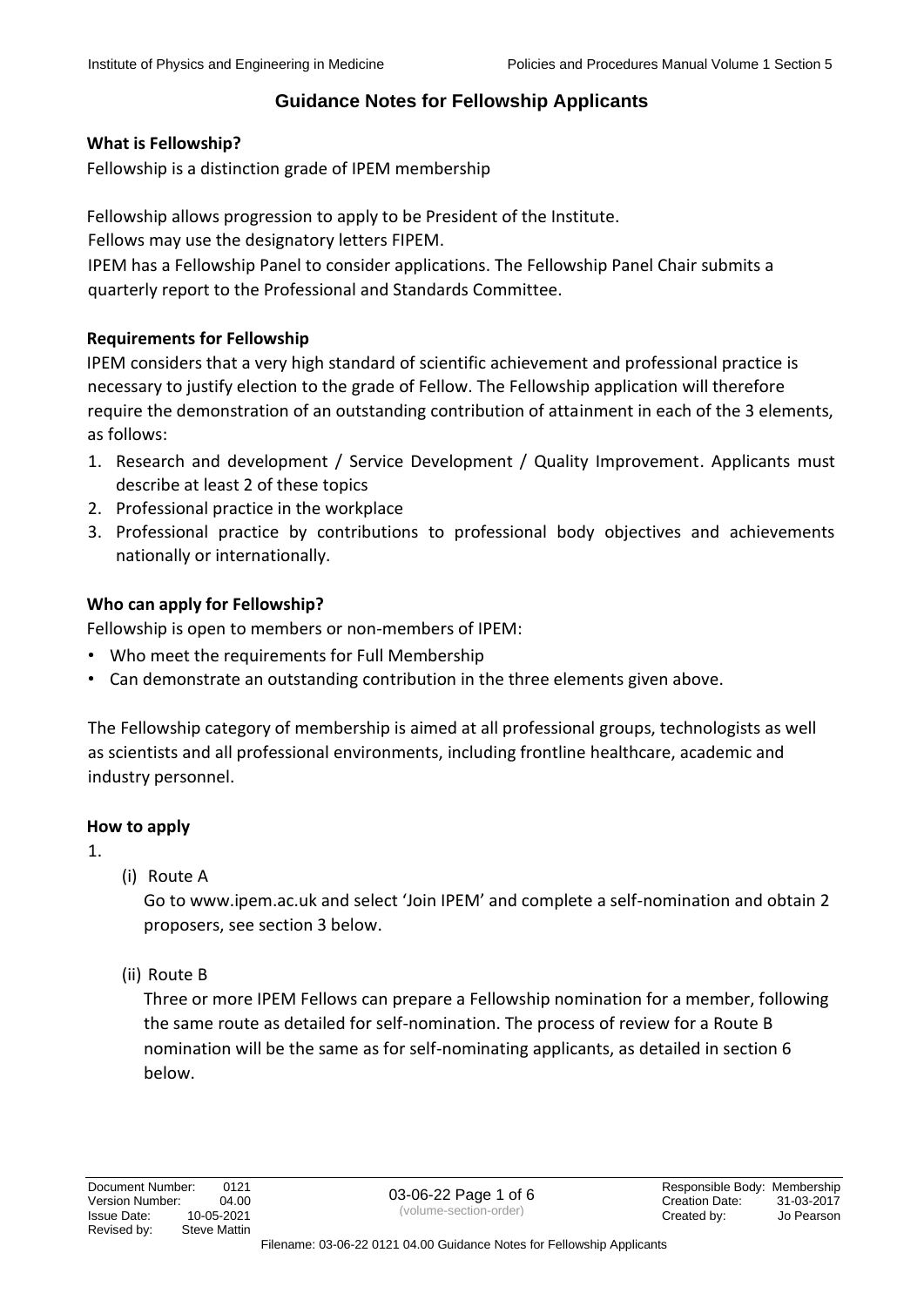#### 2. **Application form**

Complete the IPEM Fellowship application form for both routes A and B. We have included a section within the application form for you to nominate a friend or colleague who you would like to be informed of the outcome of your Fellowship application. We do recommend that you utilise this section by providing a name and contact details. However, it is not mandatory to do so.

#### 3. **Proposers**

#### Route A: Self nomination

You must ask two IPEM fellows to propose you. Each proposer will be approached for a reference so they will need to have detailed professional knowledge of both you and your work. A list of current Fellows is available to members on the IPEM Fellowship webpage. Please select your proposers carefully. If a proposer does not know you very well, it would be prudent to meet and discuss your application, your work and your merits for Fellowship. Your proposers should be able to 'support', or, 'support strongly', your application.

Potential proposers are expected to advise you if they do not believe that you are currently at the appropriate level for Fellowship and offer advice on how to reach that level.

If you do not know any IPEM Fellows who can act as proposers, which can occur especially if you are an international applicant, you will be required to submit the names and contact details of three senior members of your profession / professional institution / organisation.

## Route B: Nomination by IPEM Fellows

A total of 3 IPEM Fellows will be required to support an application made in this way. The person being nominated will have to agree that a nomination can be prepared and submitted on their behalf due to GDPR requirements. It is expected that a nominee would collaborate with the IPEM Fellows in the preparation of the nomination.

Proposers must be willing to support your application in writing. Your application form requests that you give your permission for IPEM to contact your proposers for a supporting statement. IPEM will provide the proposers with the criteria for IPEM Fellowship together with a description of their role, namely, to verify and comment upon your academic and professional achievements.

#### 4. **Documents for Submission**

- (i) Fellowship application form, confirming that you wish to be considered for Fellowship and that your proposers have agreed to support you and provide a reference.
- (ii) An organisation chart highlighting you and your current position. Please indicate your head of department or immediate manager, as well as any staff that you manage or teams that you lead, showing their professional and academic qualifications.

| (volume-section-order)<br>10-05-2021<br><b>Issue Date:</b><br>Created by:<br>Revised by:<br>Steve Mattin | 0121<br>Document Number:<br>Version Number:<br>04.00 | 03-06-22 Page 2 of 6 | Responsible Body: Membership<br>Creation Date: | 31-03-2017<br>Jo Pearson |
|----------------------------------------------------------------------------------------------------------|------------------------------------------------------|----------------------|------------------------------------------------|--------------------------|
|----------------------------------------------------------------------------------------------------------|------------------------------------------------------|----------------------|------------------------------------------------|--------------------------|

#### Filename: 03-06-22 0121 04.00 Guidance Notes for Fellowship Applicants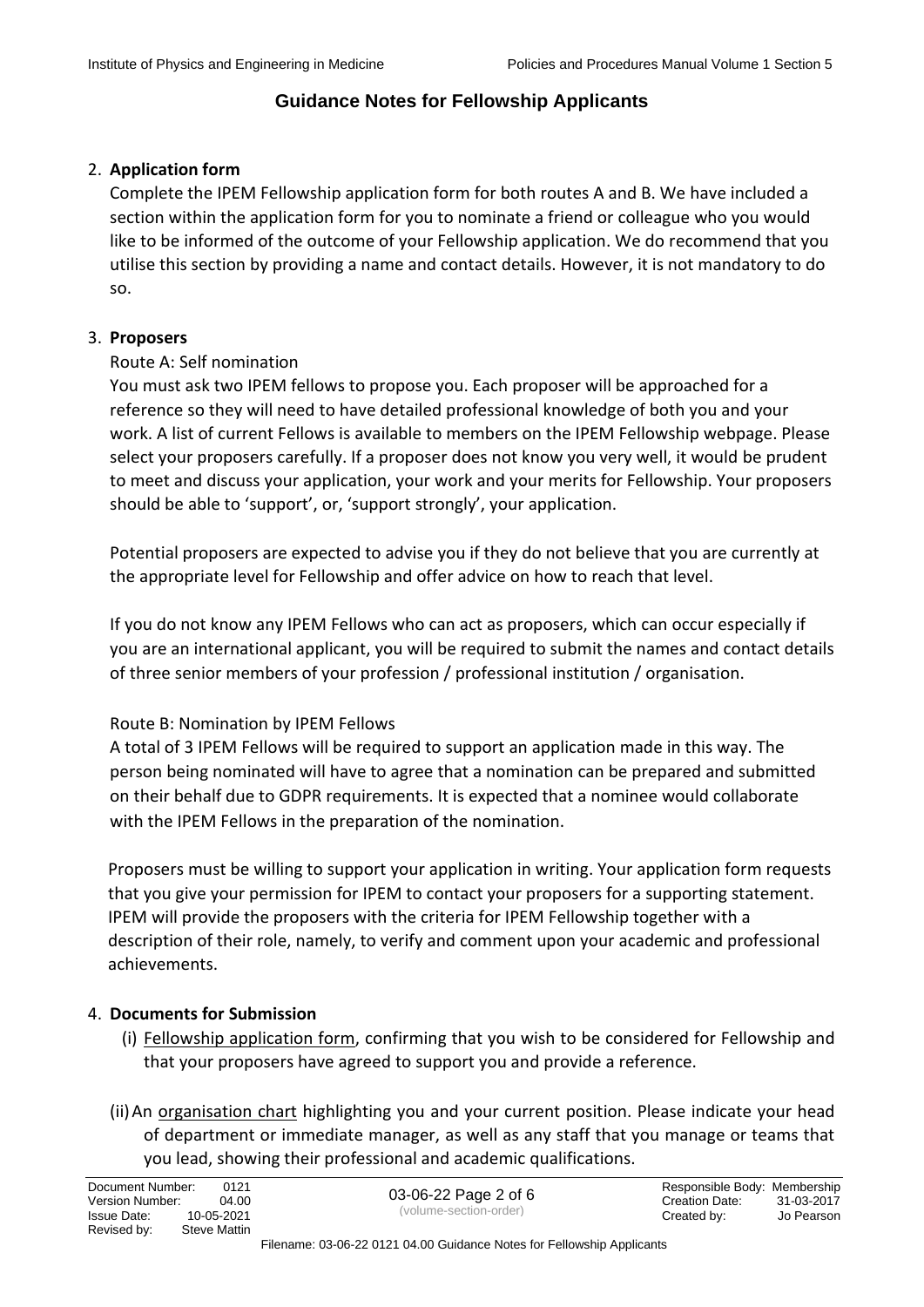- (iii) Your current CV, maximum of 5 pages, including your scientific and professional achievements. A CV of greater than 5 pages will be returned for editing.
- (iv) A list of research and other publications. Please highlight your name by making it 'bold' in each reference. Please arrange your publications chronologically, most recent first, within the section headings listed below and be consistent in the format of the references:
	- Journal articles
	- Books
	- Book chapters
	- Conference abstracts
- (v)Verified copies of educational certificates are required, if you are not already a Full Member of IPEM. Copies can be signed by one of your proposers who must verify that the original certificates have been seen. If you do not have IPEM fellows to propose you then your head of department or immediate manager will be asked to verify the requirement that you are eligible for membership, i.e. to confirm your educational qualifications.
- (vi) A report of up to 2000 words to justify your Fellowship application structured according to the three eligibility criteria listed below. This report is your opportunity to explain, in detail, to the Fellowship Panel how you meet the criteria for Fellowship. This report should be neither a curriculum vitae nor a list of educational achievements, appointments, awards, positions or job descriptions.

Consider this statement, prior to writing you report:

'I should be accepted as a Fellow of IPEM because…..'

The Fellowship Panel is deliberately a very broad church. It is therefore essential that any and all acronyms and abbreviations are written in full at their first usage in each of the submitted documents.

## 5. **Examples of attainments in each element**

A non-exhaustive list of examples of attainments for each section is given below.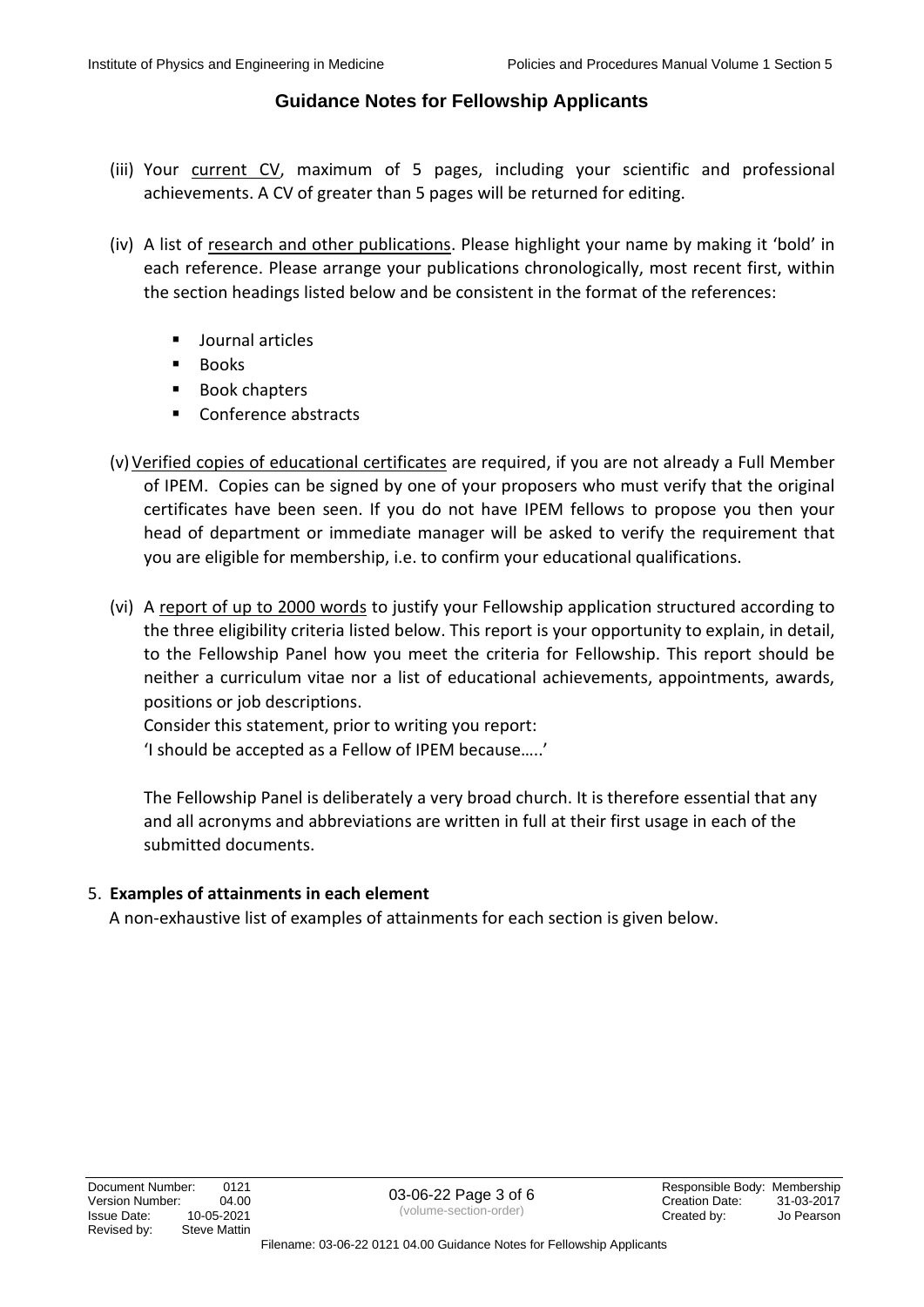#### **Research and Development**

- Major projects
- Publications in peer-reviewed journals
- Contributing to local / national / international conferences
- Reviewing conference abstracts
- Writing books or book chapters
- Obtaining patents
- Successful grant applications
- Editing scientific journals or membership of editorial boards
- Supervising more junior researchers

#### **Service Development / Quality Improvement**

- Leading major service development
- Leading major product development
- Improving department efficiency / patient throughput
- Improving patient outcomes
- Leading major equipment procurement
- Leading industrial collaboration for service improvement
- Provision of staff and patients safety during pandemic
- Training and redeployment during the pandemic

#### **Professional Practice in the workplace**

- Introducing innovative techniques and practice
- Teaching and training responsibilities
- Moderating and / or examining
- Leading a research project / team
- Management responsibilities
- Equality, diversity and inclusivity responsibilities
- Financial responsibilities

#### **Professional body objectives and achievements nationally or internationally.**

- Contributions to leadership and administration of IPEM and / or other national and international bodies
- Work on councils, committees, working parties, task and finish groups, panels and special interest group
- Outreach
- Contribution to national / international training schemes
- Developing protocols, standards or services to the profession
- Contributing to IPEM books, journals, guidance documents, reports and e learning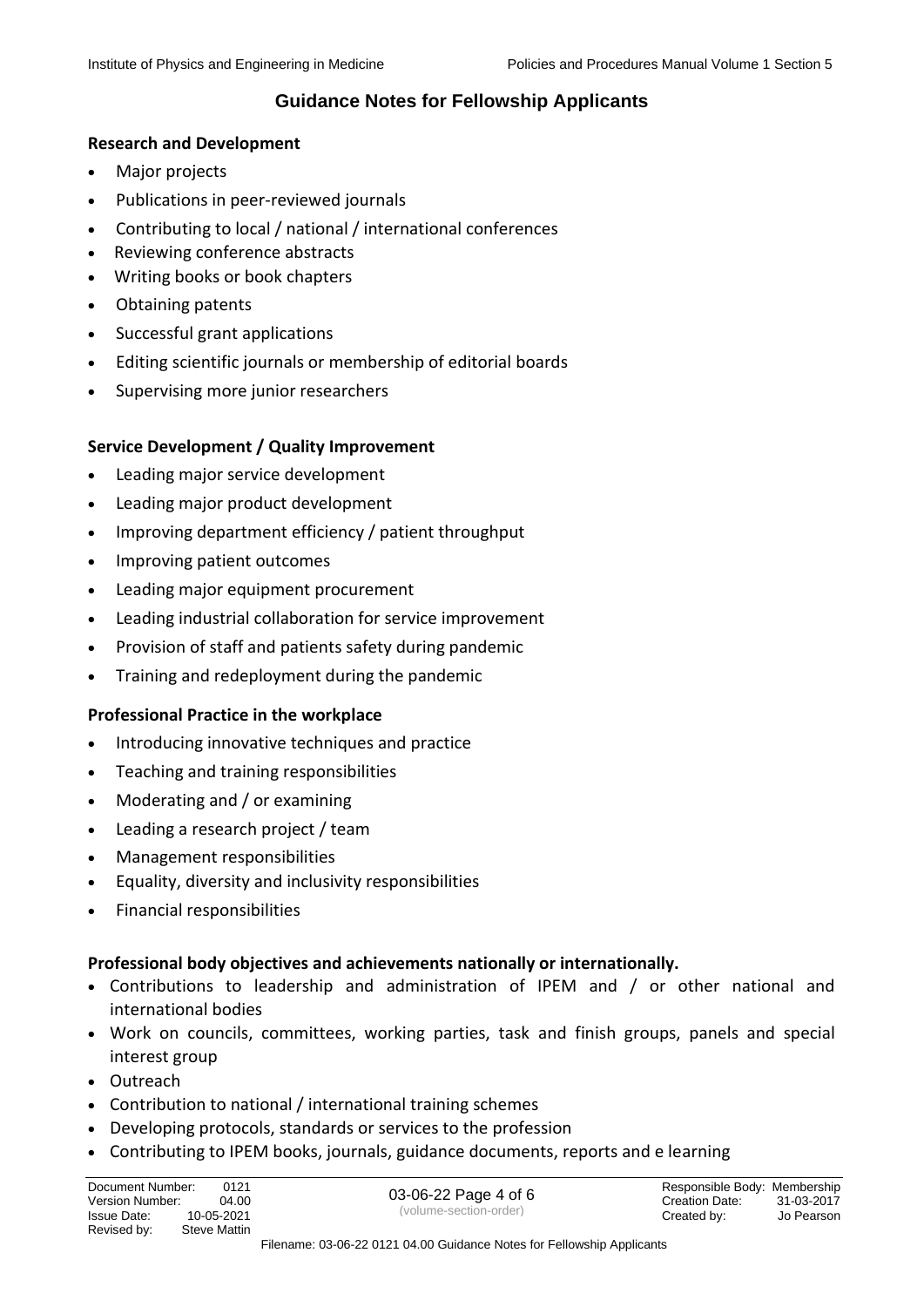- Representing IPEM to Government and other bodies
- Improving healthcare in low and middle income countries

## 6. **How is my application processed?**

Your application is initially reviewed for completeness by the IPEM Membership Team. If incomplete, it will be returned to you or additional data will be requested. Once complete, IPEM will contact your proposers and request that they complete a form which asks them to:

- Justify their suitability to propose you for Fellowship
- Advise the number of years over which their opinion has been formed of your work in medical physics and / or clinical / bio-medical engineering
- Confirm the capacity of any association, past or present, with your work
- Write a narrative to propose you for Fellowship;
- Provide their response within 21 days.

If a response is not received from your proposer(s) within 21 days, IPEM will contact you requesting that you contact the proposer(s) in question.

When all documents have been returned to IPEM, your application will be made available to the Fellowship Panel. The Fellowship Panel, comprising IPEM Fellows, is deliberately diverse in respect of employment sector - NHS, academia or industry; main speciality – physics or engineering; location - UK, International; and gender. The Fellowship Panel is requested to review the application documentation within 21 days. The Fellowship Panel reviews all applications individually and the Chair of the Fellowship Panel reviews the results. Fellowship is a distinction grade and will only be awarded if there is consensus in favour within the Fellowship Panel.

## 7. **How will Fellowship benefit me?**

Fellowship of IPEM enables you to demonstrate your senior status, level of experience, competence and reputation within your peer group and externally. Fellows are role models for the profession in physics and engineering applied to medicine and are consequently senior leaders in their particular field of endeavour.

In addition to the benefits of IPEM Full Membership, Fellows may:

- Use the post nominal 'FIPEM'
- Stand for President of IPEM
- Use the Fellows' room at the Royal College of Radiologists in London
- Wear the lapel badge, provided upon election, indicating Fellowship.

It should be remembered that appointment to Fellowship is absolutely not 'What is in it for me?' Fellowship is a glorious opportunity to give something back to the profession through which you have risen to the top tier. Remember those who gave their time freely and willingly to help you in your early days within the profession. This is a very rewarding part of being a Fellow.

As a Fellow you can contribute in many ways, from an acknowledged position of seniority, within IPEM. IPEM has trustees, councils, working parties, committees, Special Interest Groups, task and